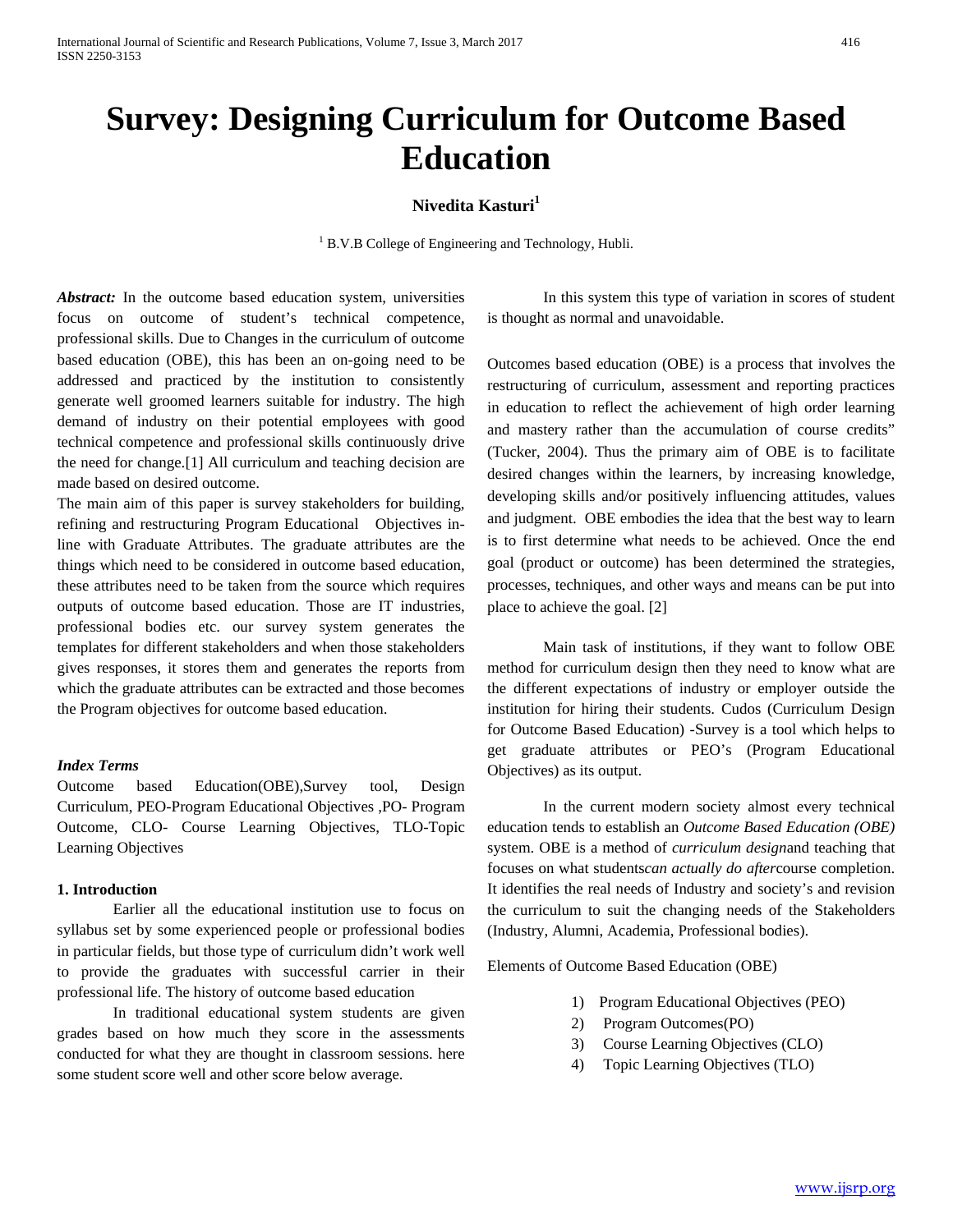Program Educational Objectives (PEO): Expected achievements of graduates within the first few years of their graduation from the program.



Fig1 Design process of Program Educational Objectives (PEO)

Above diagram specifies how the PEO's are generated from inputs of stakeholders and it is given to program chair who is the head of institution who wants to know the different graduate attributes.taking feedback from stakeholders and generations of PEO's for designing curriculum is done by cudos-survey system.

## **2. Roots of Outcome Based Education**

An outcomes based approach to education dates back some 500 years to craft guilds of the Middle Ages in Europe in the form of apprenticeship training models and there are many examples still in place today (Spady, 1996). Malan (2000) analyzed past educational reforms that influenced OBE and identified the following:.

## **2.1 Tyler's educational objectives**

In 1950 Tyler identified fundamental issues important when developing and planning instruction, including purpose, content, organization and evaluation. He believed objectives were essential for systematic planning and identifying the required learner behaviour post instruction as well as the content and context to apply it within. His curriculum design approach continued to influence teaching for several decades and the basic philosophy for outcomes based design is rooted there (Arjun, 1998 cited in Malan, 2000)[6].

## **2.2 Bloom's mastery learning**

Bloom taxonomies for educational objectives emerged in the 1950s and helped to determine whether learners had attained acceptable standards compared to desired learning outcomes. His mastery learning theory was based on the premise that with sufficient opportunities and support from an appropriate learning environment most learners are successful in their learning tasks. This notion is reflected in OBE. Other characteristics of mastery learning include:

- $\triangleright$  Ascertaining prerequisite knowledge or skills to attain goals (outcomes)
- $\triangleright$  A flexible timeframe to attain goals (outcomes)
- Using different media and materials to create enriched teaching/learning contexts
- Formative evaluation to provide feedback for both teaching and learning improvement

#### **2.3 Competency based education**

Competency based education was introduced in the 1960s in North America in response to growing concerns that students were not being taught what they required after they left school. Malan (2000) summarizes the following components from the competency based literature, noting their prominent in OBE[7]:

- $\triangleright$  Explicit learning outcomes with respect to the required skills and concomitant proficiency (standards for assessment)
- $\triangleright$  A flexible timeframe to master skills
- $\triangleright$  A variety of instructional activities to facilitate learning
- $\triangleright$  Criterion referenced testing of the required outcomes
- $\triangleright$  Certification based on demonstrated learning outcomes
- Adaptable programmes to ensure optimum learner guidance
- $\triangleright$  Support for the notion the learner is accountable for his or her own achievement

## **2.4 Glaser's criterion-referenced learning:**

In 1963, Glaser described criterion-referenced measurement as that which locates a student's test behaviour on a continuum ranging from "no proficiency" to "perfect performance". Criterion-reference instruction and assessment is based on attaining specific outcomes and on testing for competence in terms of stated criterion. This form of instruction compares a learning outcome or mastery of competencies with a predetermined external standard. Success is measured by demonstration of standards followed by remedial intervention as required. Criterion-referenced assessment is the preferred mode of assessment in OBE.[9]

## **2.5 Spady's OBE**

Spady's OBE approach closely resembles Mager's (1962) guidelines in terms of expected performance, conditions under which it is attained and standards for assessed quality. OBE learning programme assessment and learner's competence can be compared to specific criteria. Competence in the required outcome (learner behaviors) is demonstrated by culminated of significant learning within a context, and specific timeframe required by the individual learner.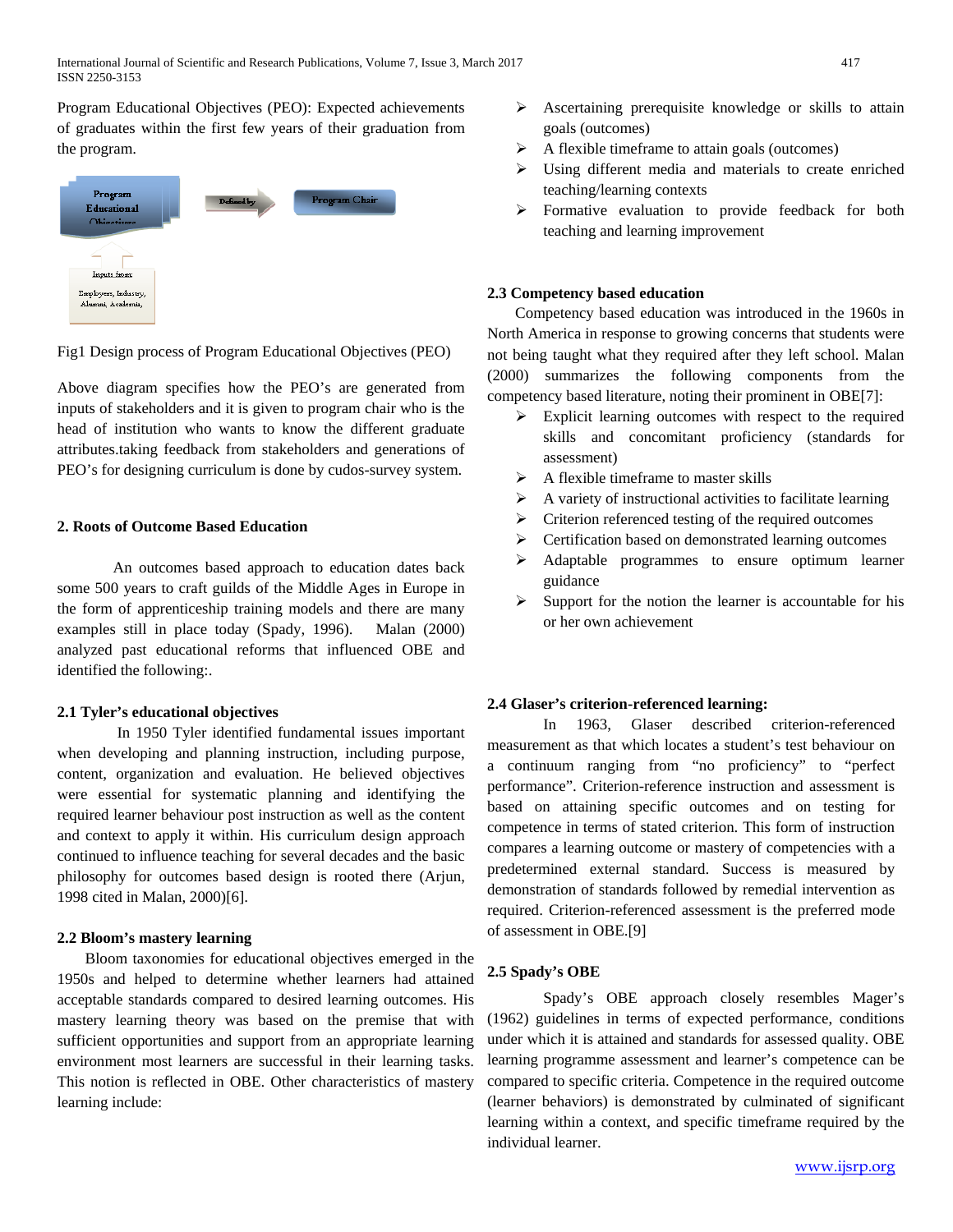# **3. Importance of Survey in Designing Curriculum For Outcome Based Education:**

Designing curriculum for outcome based educationfor an institution with effective graduate attribute, need some tool which will help them to in deciding the graduate attributes for particular academic year.

Outcome based education prepares the student to be successful at the end of their learning experience. Institution doesn't think education for student as only lecture, assessment and projects. But they need to make student as a person who can survive in his professional life with learning he had got from institution.

Institution can make student successful only when they know what is that required for a student to be successful professional. For that they need to do as IT industries, professional bodies what are they expect from a graduate from an institution. Here comes the place for survey to know that information.

Lets consider "how the survey helps to decide on graduate attributes"? first we need to create a template which specifies the need of IT industry and professional bodies, template may consists of set of question which will be answered by stakeholders(person from IT Industry, professional bodies like IEEE). Based on responses given by the stakeholders the reports are generated to extract the graduate attributes.

All the reports generated from survey is stored and this stored information is the source of graduate attributes or program educational objectives(PEO's). these graduate attributes are taken as base for designing the curriculum and then it continuous in designing program objectives, course learning objectives (CLO's), topic learning objectives(TLO's).

# **4. Proposed Survey System For Designing Curriculum For Outcome Based Education:**

 The proposed system providing statistical data about the industry needs for designing the outcome based education.



Fig.2: curriculum design Process in OBE

Above is the larger picture of CUDOS survey system. Survey tool is indicated as a component of the entire system.

The CUDOS survey consists of admin and program owner roles. Admin is person who create template for survey at the level of institution. program owner, who create and host the survey while creating the survey he selects program and stakeholder for survey. Next he selects the template, based on requirement at the department level he modifies the template which was created by admin.

After creation of survey program owner host the survey, here hosting the survey means mail will be sent to all selected stakeholder with a template. The stakeholder participates in survey by responding to survey by answering the questions in the template. All responses of stakeholder are collected and stored, using which survey report are generated. Survey reports are analyzed and parsed to extract for generating PEO's .

Pictorial representation of above description is shown in Fig.3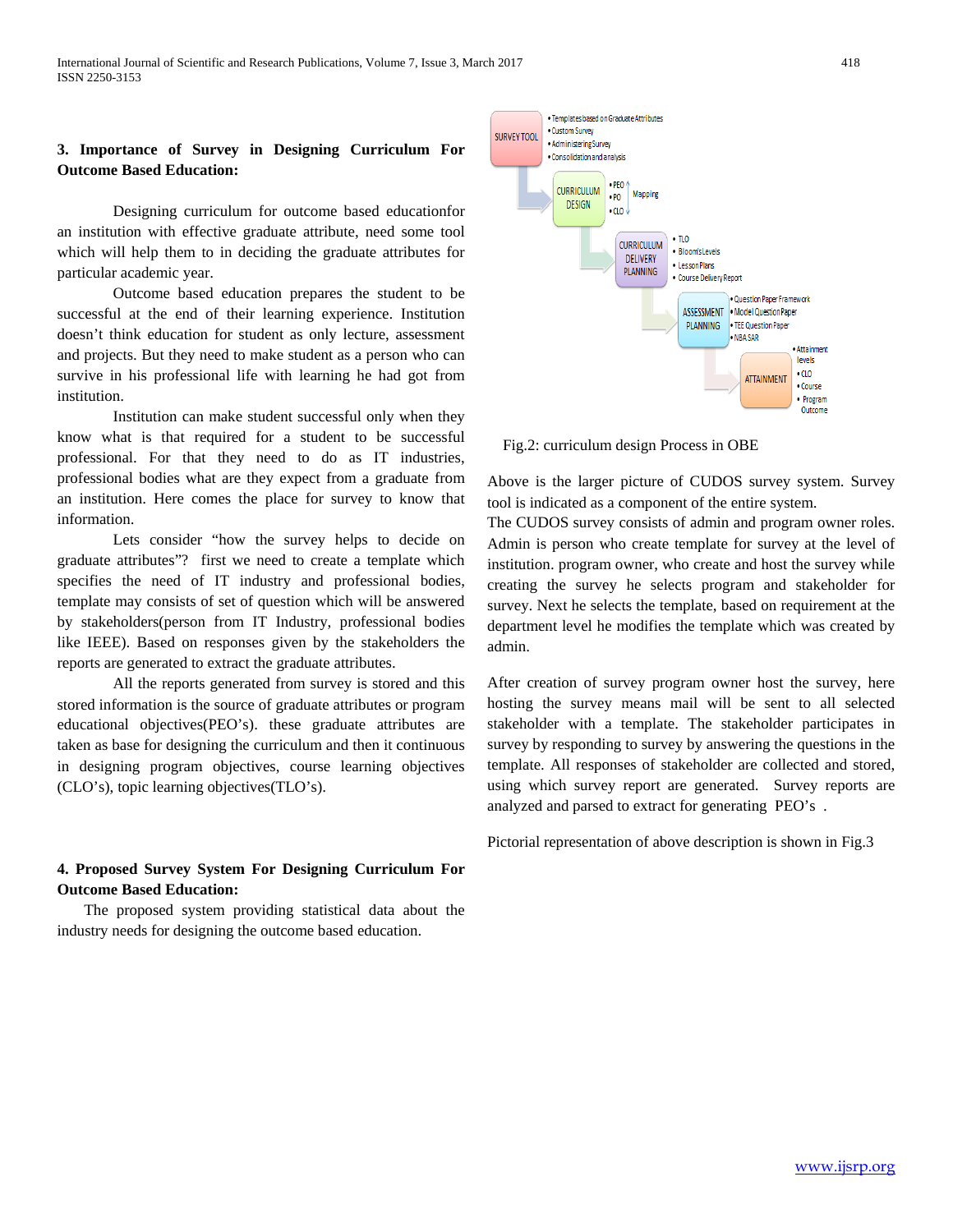International Journal of Scientific and Research Publications, Volume 7, Issue 3, March 2017 419 ISSN 2250-3153





Fig.3 Architecture For CUDOS-Survey

For doing survey we consider two type of templates, those are Fresh and Feedback. In survey Fresh templates are used for designing curriculum, Feedback templates are used for restructuring and refining curriculum in OBE.

| Q 1. What skills do you expect from students?                                                                                                   |    |
|-------------------------------------------------------------------------------------------------------------------------------------------------|----|
| 1 Teamwork                                                                                                                                      | J. |
| 2 HardWork                                                                                                                                      |    |
| 3 Patience                                                                                                                                      |    |
| 4 Persistence                                                                                                                                   |    |
| Q 2. What programming languages should the students know?<br>1. CProgramming                                                                    | ተተ |
| 2. Cpp                                                                                                                                          |    |
|                                                                                                                                                 |    |
|                                                                                                                                                 |    |
|                                                                                                                                                 |    |
|                                                                                                                                                 |    |
|                                                                                                                                                 | ተተ |
|                                                                                                                                                 |    |
|                                                                                                                                                 |    |
| 3. JAVA<br>4 PHP<br>5 Net<br>Q 3. What Scripting languages should the students know?<br>1. HTML<br>2. JavaScript<br>3. Perl Script<br>4. JQuery |    |

Fig.4 Survey Template Format

Fig.4 shows the format of template used in CUDOS-Survey.

 Once the stakeholder get template, they respond to survey by giving the feedback. This feedback can be represented in graphical notation as shown in Fig.5.And stakeholder can give suggestion in term of description, using this description some of the important keyword can be extracted and can be used in forming the PEO's.

#### Fig.5 Survey Response and Suggestion

Fig.5 and Fig.6 Explains how the response are mapped to graphical representation.





## **5. Conclusion**

In this paper, we proposed survey model which generates the PEO's based on responses given by the stakeholder. Survey responses are patrician into fresh report and feedback report based on the requirement to restructure, refine and build new PEO's. The proposed CUDOS-Survey system is implemented with open source technology like PHP (CodeIgniter), MYSQL,